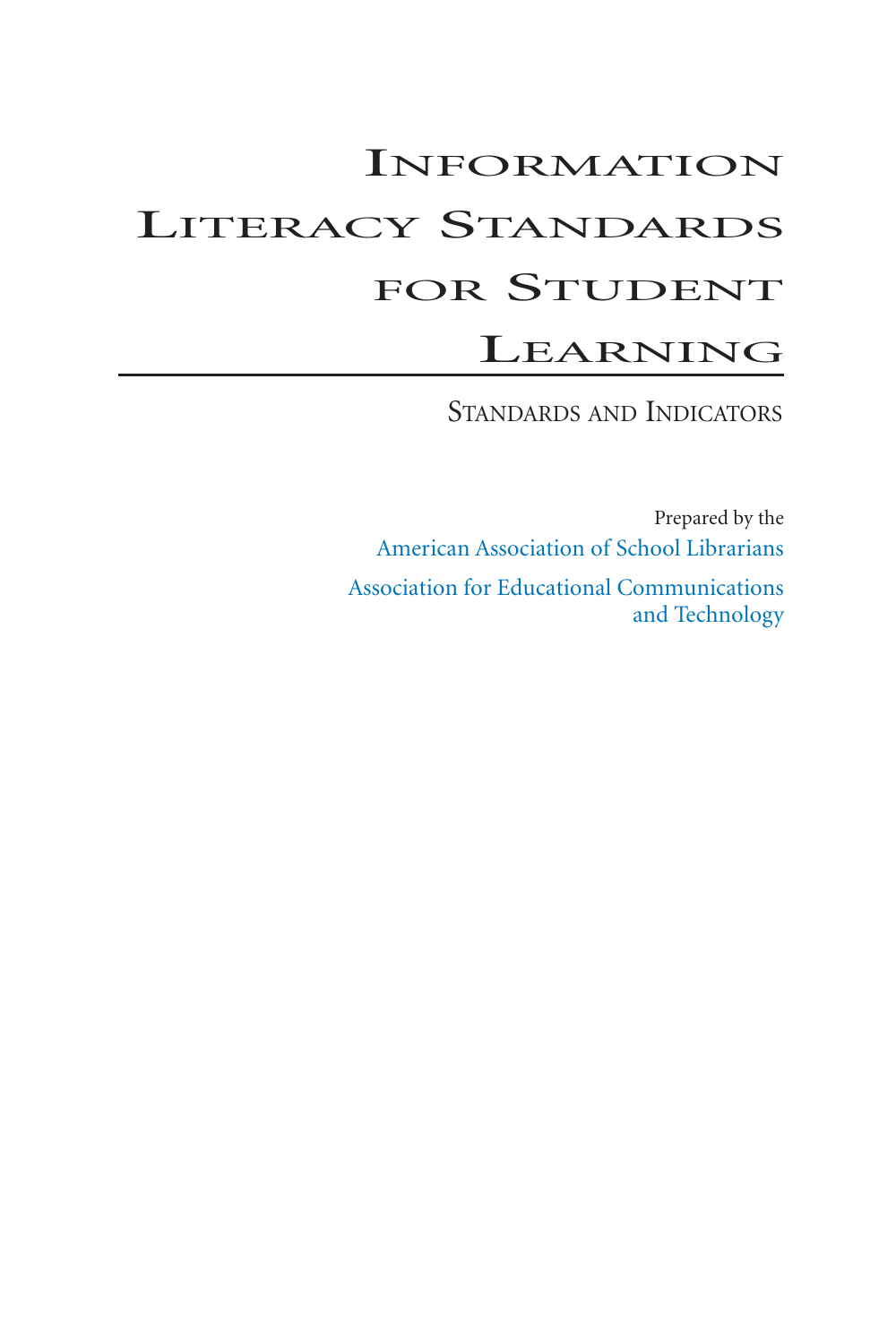Copyright © 1998 by the American Library Association and the Association for Educational Communications and Technology.



This work is licensed under a [Creative Commons License.](http://creativecommons.org/licenses/by-nc-nd/2.0/)

Excerpt from [Information Literacy Standards for Student Learning,](http://www.alastore.ala.org/SiteSolution.taf?_sn=catalog2&_pn=product_detail&_op=345) published by the American Library Association. The full publication includes a chapter on the philosophy and the mission and goals of the information literacy standards, along with the following supporting material to illustrate how standards and indicators can be applied.

- *Levels of Proficiency* items for the indicators within each standard
- *Standards in Action* that provide examples of potential situations requiring information literacy for each standard
- *Examples of Content-Area Standards* for each standard

[Information Power: Building Partnerships for Learning](http://www.alastore.ala.org/SiteSolution.taf?_sn=catalog2&_pn=product_detail&_op=344) includes the full content of Information Literacy Standards for Student Learning with additional content designed to guide and support library media specialists' efforts in three major areas: learning and teaching, information access, and program administration. It also shows how skills and strategies in collaboration, leadership, and technology support these efforts.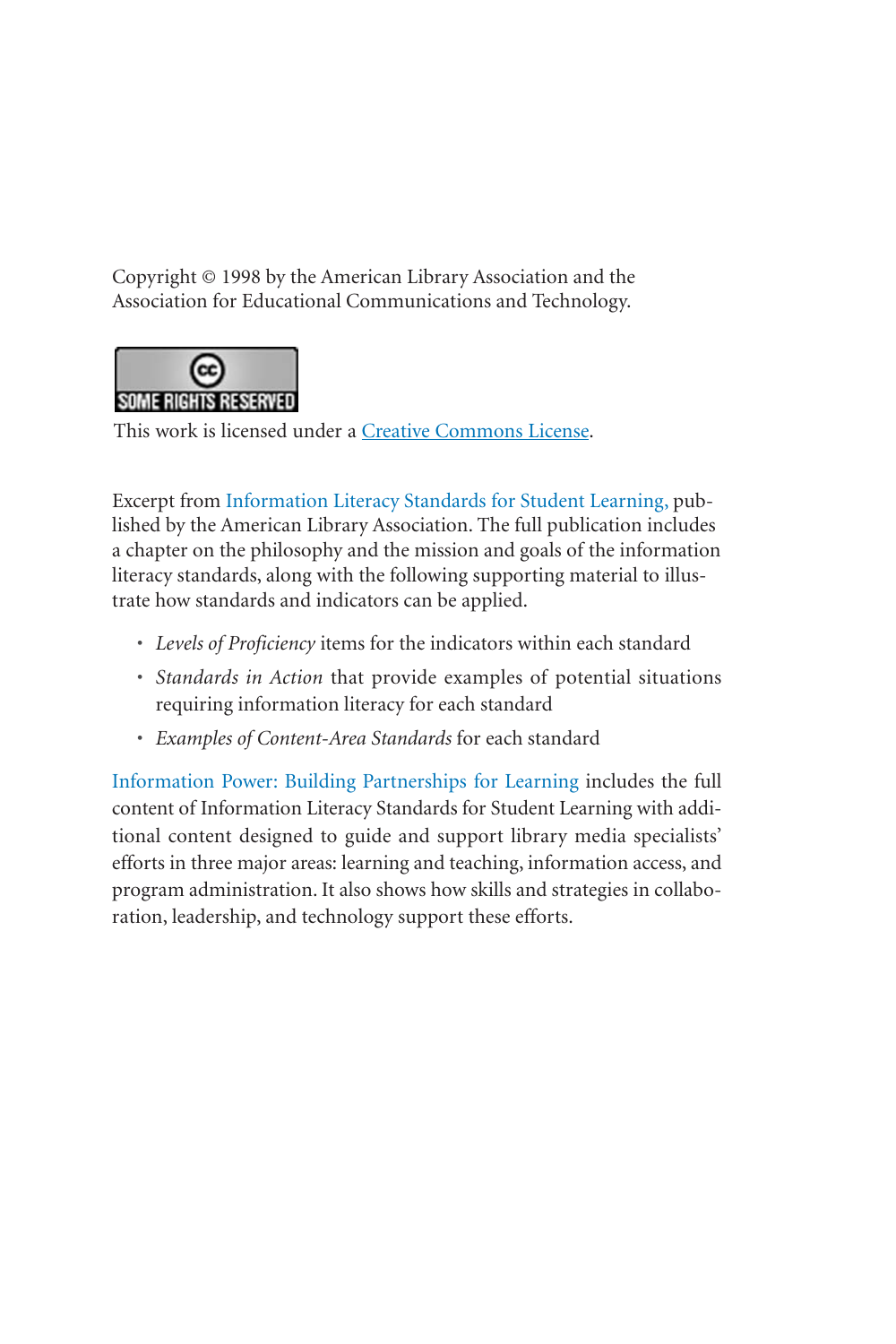# **Introduction**

I*nformation Literacy Standards for Student Learning* provides a conceptual framework and broad guidelines for describing the information-literate student. The standards consist of three categories, nine standards, and twenty-nine indicators. The core learning outcomes that are most directly related to the services provided by school library media programs are found in the three standards and thirteen indicators in the "information literacy" category. The other two categories—three standards and seven indicators for "independent learning" and three standards and nine indicators for "social responsibility"—are grounded in information literacy but describe more general aspects of student learning to which school library media programs also make important contributions. Taken together, the categories, standards, and indicators describe the content and processes related to information that students must master to be considered information literate.

The standards and indicators are written at a general level so that library media specialists and others in individual states, districts, and sites can tailor the statements to meet local needs. These educators are the ones who know their student populations; their role is to apply these general statements in light of the developmental, cultural, and learning needs of all the students they serve. By offering broad guidelines for describing the information-literate student, *Information Literacy Standards for Student Learning* provides a conceptual framework and supporting material for local efforts.

# **Information Literacy Standards For Student Learning**

#### **INFORMATION LITERACY STANDARDS**

#### **Standard 1 The student who is information literate accesses information efficiently and effectively.**

The student who is information literate recognizes that having good information is central to meeting the opportunities and challenges of day-to-day living. That student knows when to seek information beyond his or her personal knowledge, how to frame questions that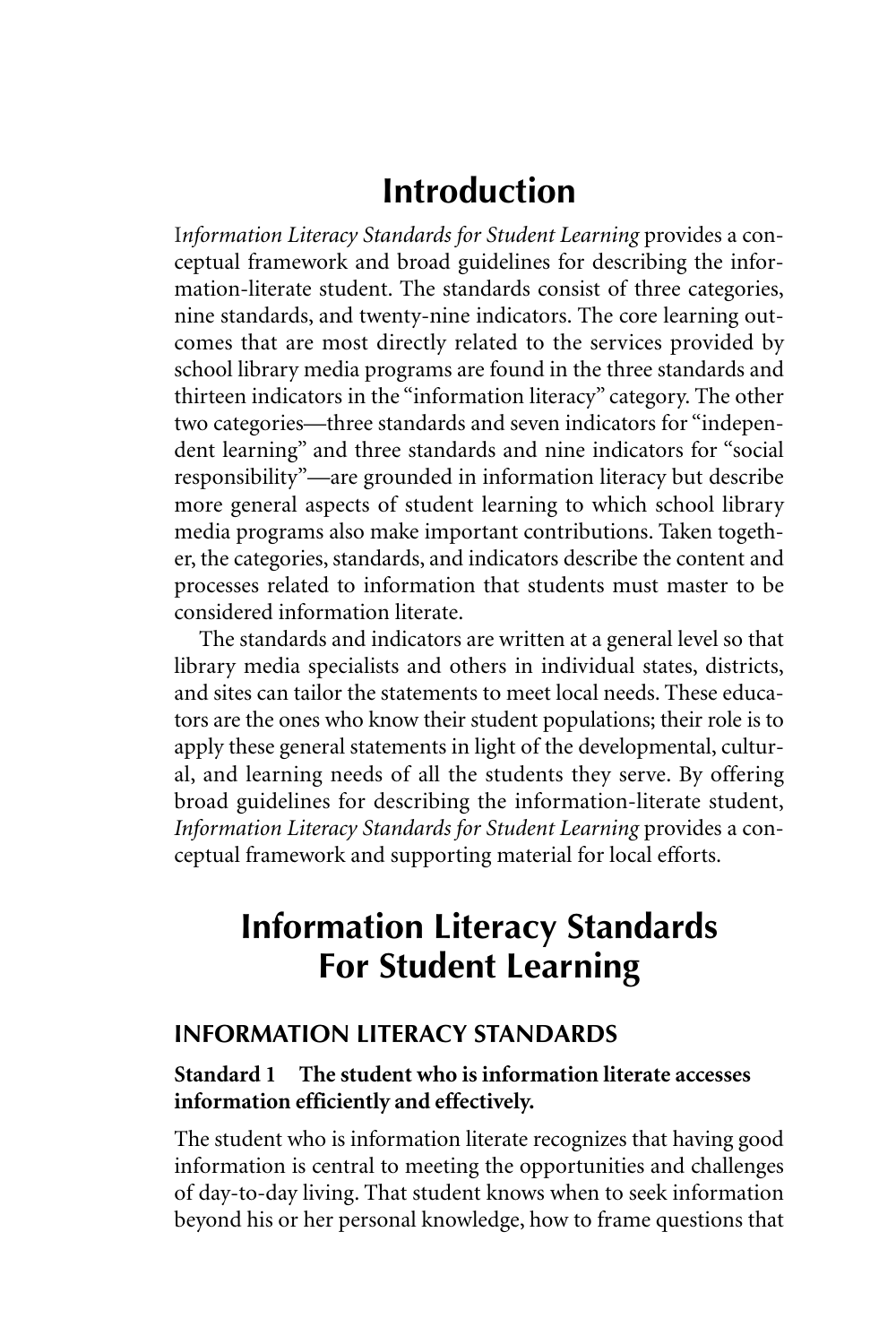will lead to the appropriate information, and where to seek that information. The student knows how to structure a search across a variety of sources and formats to locate the best information to meet a particular need.

#### **Indicators**

**Indicator 1.** Recognizes the need for information

**Indicator 2.** Recognizes that accurate and comprehensive information is the basis for intelligent decision making

**Indicator 3.** Formulates questions based on information needs

**Indicator 4.** Identifies a variety of potential sources of information

**Indicator 5.** Develops and uses successful strategies for locating information

#### **Standard 2 The student who is information literate evaluates information critically and competently.**

The student who is information literate weighs information carefully and wisely to determine its quality. That student understands traditional and emerging principles for assessing the accuracy, validity, relevance, completeness, and impartiality of information. The student applies these principles insightfully across information sources and formats and uses logic and informed judgment to accept, reject, or replace information to meet a particular need.

#### **Indicators**

**Indicator 1.** Determines accuracy, relevance, and comprehensiveness

**Indicator 2.** Distinguishes among fact, point of view, and opinion

**Indicator 3.** Identifies inaccurate and misleading information

**Indicator 4.** Selects information appropriate to the problem or question at hand

2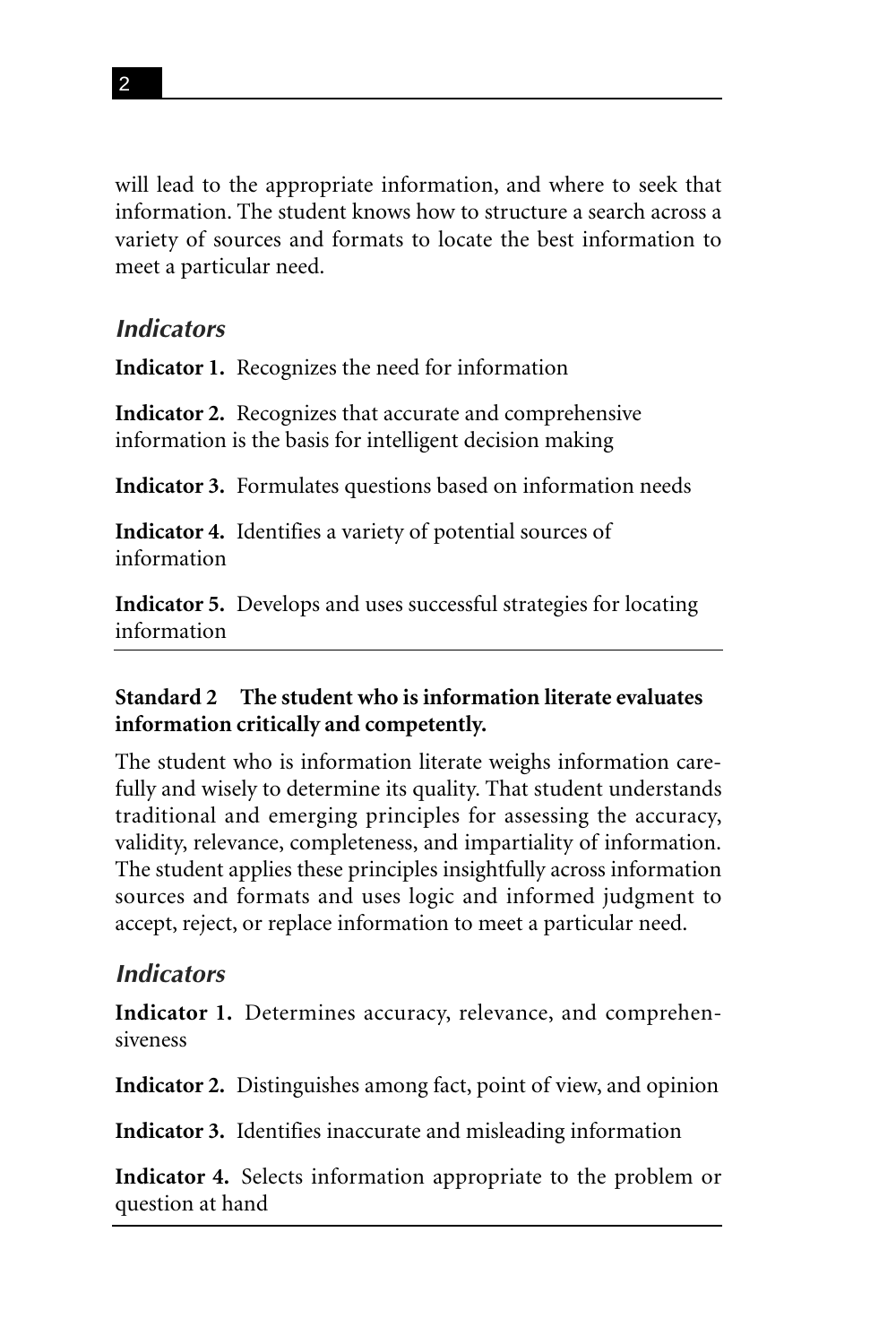#### **Standard 3 The student who is information literate uses information accurately and creatively.**

The student who is information literate manages information skillfully and effectively in a variety of contexts. That student organizes and integrates information from a range of sources and formats in order to apply it to decision making, problem solving, critical thinking, and creative expression. The student communicates information and ideas for a variety of purposes, both scholarly and creative; to a range of audiences, both in school and beyond; and in print, nonprint, and electronic formats. This Standard promotes the design and execution of authentic products that involve critical and creative thinking and that reflect real world situations. The indicators under this Standard therefore deviate from the traditional definition of use. Rather than suggesting that students simply insert researched information into a perfunctory product, the indicators emphasize the thinking processes involved when students use information to draw conclusions and develop new understandings.

#### **Indicators**

**Indicator 1.** Organizes information for practical application

**Indicator 2.** Integrates new information into one's own knowledge

**Indicator 3.** Applies information in critical thinking and problem solving

**Indicator 4.** Produces and communicates information and ideas in appropriate formats

#### **INDEPENDENT LEARNING STANDARDS**

#### **Standard 4 The student who is an independent learner is information literate and pursues information related to personal interests.**

The student who is an independent learner applies the principles of information literacy to access, evaluate, and use information about issues and situations of personal interest. That student actively and independently seeks information to enrich understanding of career,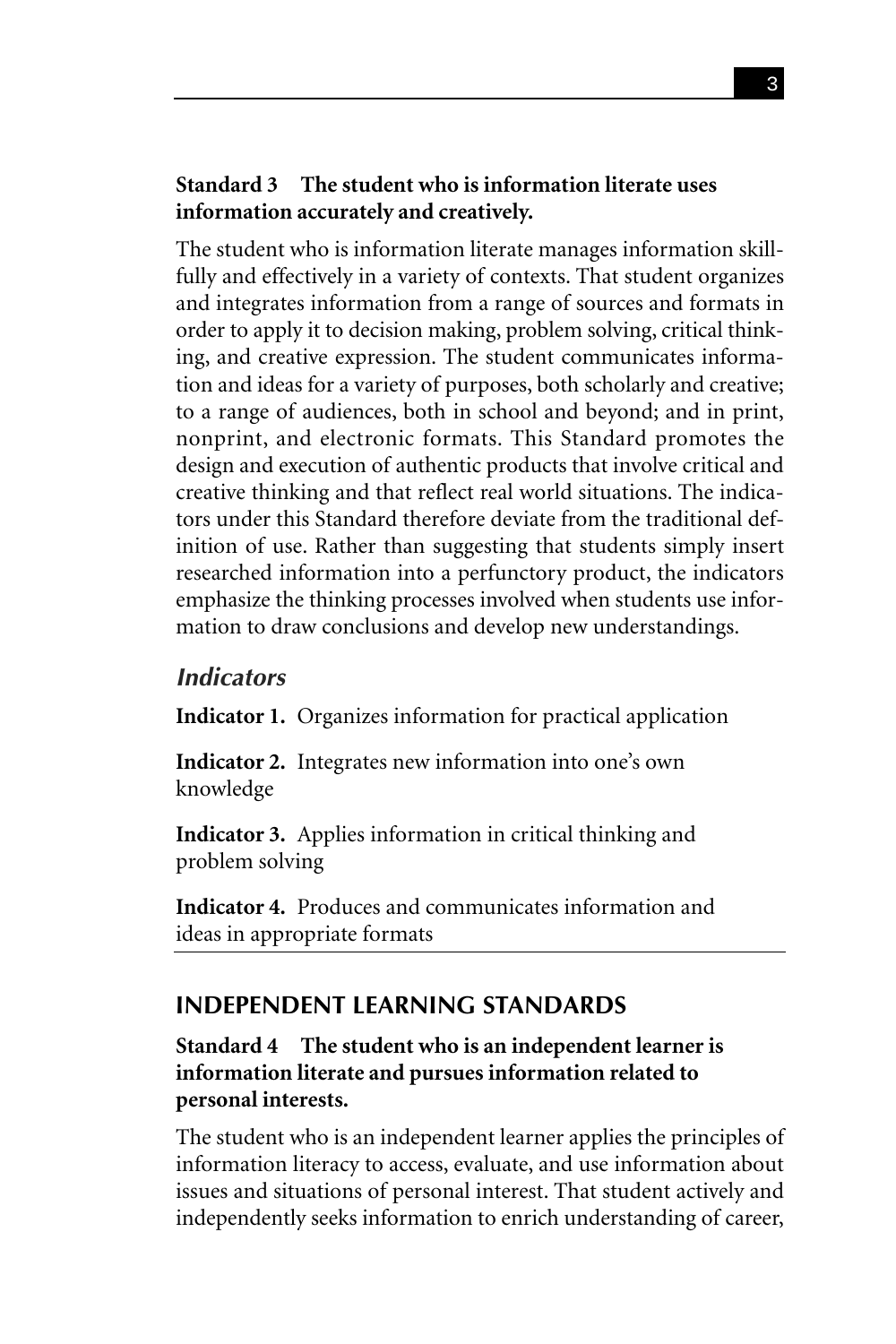community, health, leisure, and other personal situations. The student constructs meaningful personal knowledge based on that information and communicates that knowledge accurately and creatively across the range of information formats.

# **Indicators**

**Indicator 1.** Seeks information related to various dimensions of personal well-being, such as career interests, community involvement, health matters, and recreational pursuits

**Indicator 2.** Designs, develops, and evaluates information products and solutions related to personal interests

#### **Standard 5 The student who is an independent learner is information literate and appreciates literature and other creative expressions of information.**

The student who is an independent learner applies the principles of information literacy to access, evaluate, enjoy, value, and create artistic products. That student actively and independently seeks to master the principles, conventions, and criteria of literature in print, nonprint, and electronic formats. The student is able both to understand and enjoy creative works presented in all formats and to create products that capitalize on each format's particular strengths.

#### **Indicators**

**Indicator 1.** Is a competent and self-motivated reader

**Indicator 2.** Derives meaning from information presented creatively in a variety of formats

#### **Indicator 3.** Develops creative products in a variety of formats

#### **Standard 6 The student who is an independent learner is information literate and strives for excellence in information seeking and knowledge generation.**

The student who is an independent learner applies the principles of information literacy to evaluate and use his or her own information

4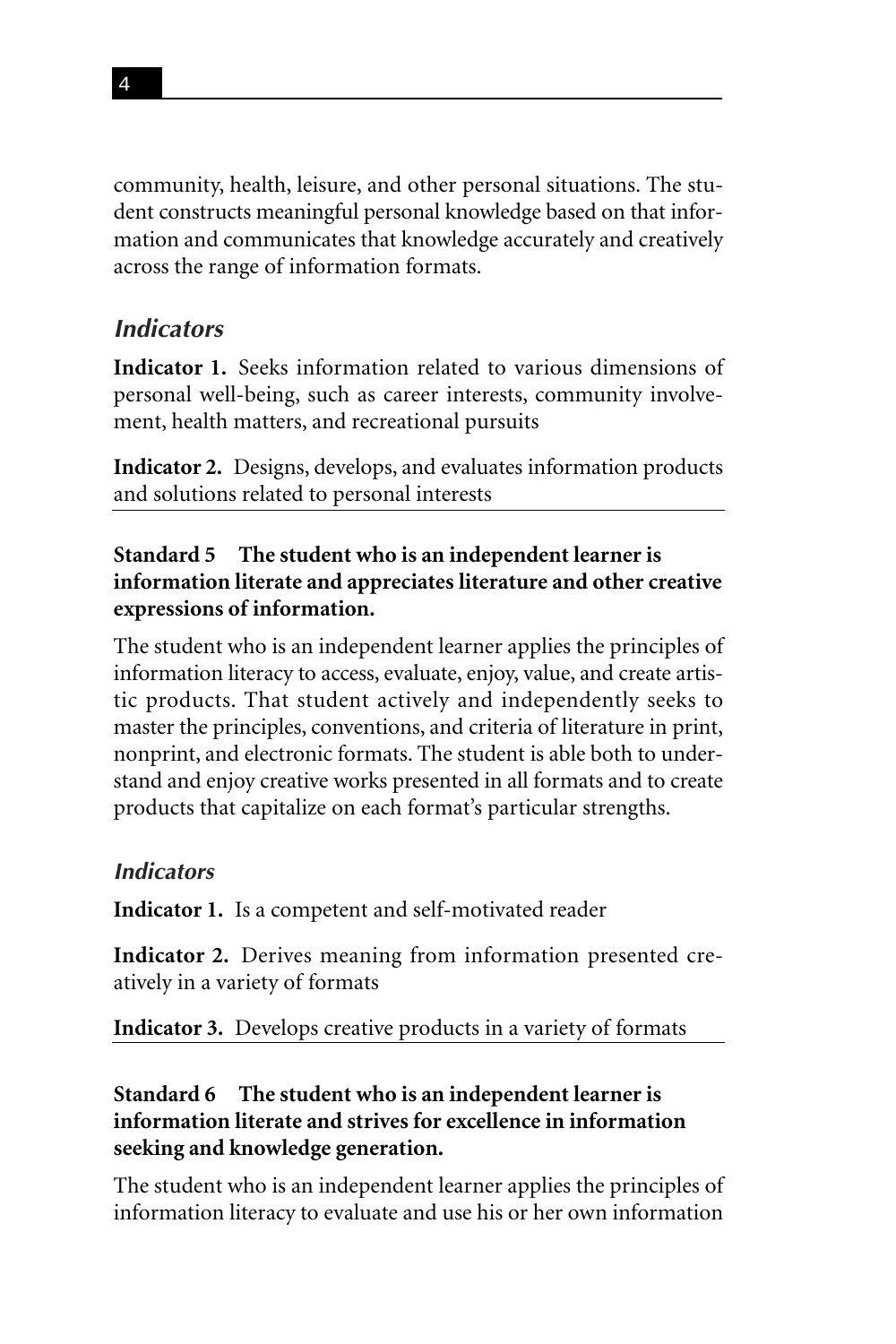processes and products as well as those developed by others. That student actively and independently reflects on and critiques personal thought processes and individually created information products. The student recognizes when these efforts are successful and unsuccessful and develops strategies for revising and improving them in light of changing information.

### **Indicators**

**Indicator 1.** Assesses the quality of the process and products of personal information seeking

**Indicator 2.** Devises strategies for revising, improving, and updating self-generated knowledge

## **SOCIAL RESPONSIBILITY STANDARDS**

#### **Standard 7 The student who contributes positively to the learning community and to society is information literate and recognizes the importance of information to a democratic society.**

The student who is socially responsible with regard to information understands that access to information is basic to the functioning of a democracy. That student seeks out information from a diversity of viewpoints, scholarly traditions, and cultural perspectives in an attempt to arrive at a reasoned and informed understanding of issues. The student realizes that equitable access to information from a range of sources and in all formats is a fundamental right in a democracy.

#### **Indicators**

**Indicator 1.** Seeks information from diverse sources, contexts, disciplines, and cultures

**Indicator 2.** Respects the principle of equitable access to information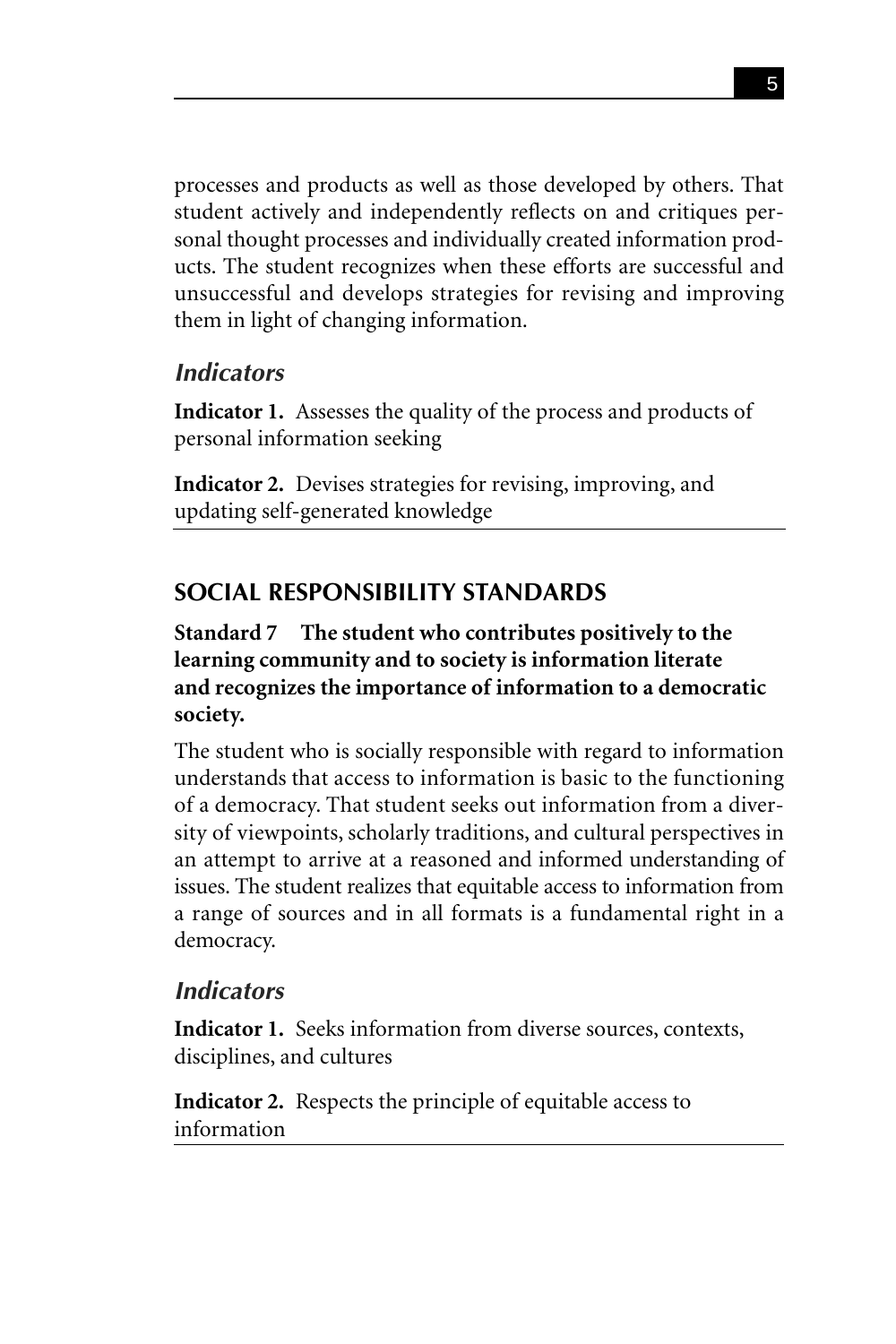#### **Standard 8 The student who contributes positively to the learning community and to society is information literate and practices ethical behavior in regard to information and information technology.**

The student who is socially responsible with regard to information applies principles and practices that reflect high ethical standards for accessing, evaluating, and using information. That student recognizes the importance of equitable access to information in a democratic society and respects the principles of intellectual freedom and the rights of producers of intellectual property. The student applies these principles across the range of information formats—print, nonprint, and electronic.

## **Indicators**

**Indicator 1.** Respects the principles of intellectual freedom

**Indicator 2.** Respects intellectual property rights

**Indicator 3.** Uses information technology responsibly

#### **Standard 9 The student who contributes positively to the learning community and to society is information literate and participates effectively in groups to pursue and generate information.**

The student who is socially responsible with regard to information works successfully—both locally and through the variety of technologies that link the learning community—to access, evaluate, and use information. That student seeks and shares information and ideas across a range of sources and perspectives and acknowledges the insights and contributions of a variety of cultures and disciplines. The student collaborates with diverse individuals to identify information problems, to seek their solutions, and to communicate these solutions accurately and creatively.